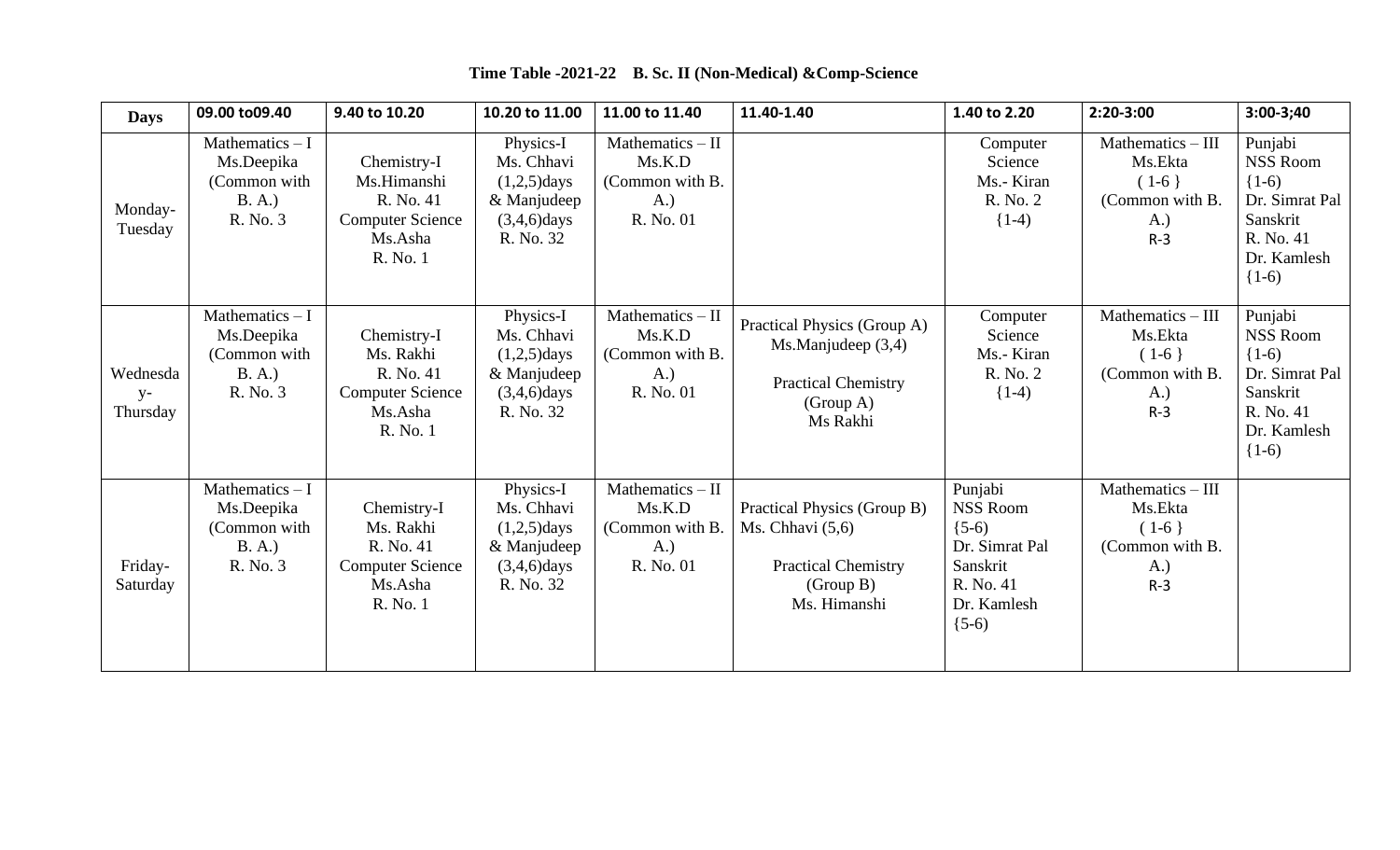|                     | 09.00 to 11.00                                                                                  | 11.00 to 11.40                                                   | 11.40 to                                                                      | 12.20 to 1.00                                                  | 1.00-1.40                                                                                                          | 1:40 to 2.20                                                            | 02.20 to 03.00                                                                                                         | $3:00-3:40$                                     |
|---------------------|-------------------------------------------------------------------------------------------------|------------------------------------------------------------------|-------------------------------------------------------------------------------|----------------------------------------------------------------|--------------------------------------------------------------------------------------------------------------------|-------------------------------------------------------------------------|------------------------------------------------------------------------------------------------------------------------|-------------------------------------------------|
| <b>Days</b>         |                                                                                                 |                                                                  | 12.20                                                                         |                                                                |                                                                                                                    |                                                                         |                                                                                                                        |                                                 |
| Monday-<br>Tuesday  | Practical Chemistry<br>(Group A)<br>Ms.Rakhi<br>Practical Physics<br>(Group A)<br>Ms. Manjudeep | Mathematics $-1$<br>Ms. Ekta<br>(4)<br>(Common with<br>B. A.)    | Physics-I<br>Ms.<br>Manjudeep<br>(1,5,6)<br>Ms. Chhavi<br>(2,3,4)<br>R. No. 3 | Mathematics $-$ II<br>Ms.K.D<br>(02)<br>(Common with B.<br>A.) | <b>Computer Science</b><br>Ms.Priyanka<br>R. No. 17<br>Chemistry-I<br>Ms Rakhi<br>R. No. 37                        | Mathematics $-$ III<br>Ms. Deepika<br>(Common with B.<br>A.<br>R. No. 1 | <b>Basic of Computer</b><br>$Level-I$<br>$Ms.-X$<br>${1-4}R-4$<br>Computer<br>Science $\{1-4\}$<br>Ms Asha<br>R. No. 5 | English<br>Ms. Rajni (5)                        |
| Wednesday           | <b>Practical Physics</b><br>(Group B)                                                           | Mathematics $-1$<br>Ms. Ekta<br>$\{4\}$                          | Physics-I                                                                     | Mathematics $-$ II<br>Ms.K.D<br>(02)                           | <b>Computer Science</b>                                                                                            |                                                                         | <b>Basic of Computer</b><br>$Level-I$                                                                                  |                                                 |
| Thursday            | Ms. Chhavi<br><b>Practical Chemistry</b><br>(Group B)<br>Ms.Himanshi                            | (Common with<br>B. A.)                                           | Ms. Chhavi<br>(2,3,4)<br>R. No. 3                                             | (Common with B.<br>A.)                                         | Ms.Priyanka<br>R. No. 17<br>Chemistry-I<br>Ms Himanshi<br>R. No. 37                                                | Mathematics - III<br>Ms. Deepika<br>(Common with B.<br>A.<br>R. No. 1   | $Ms. -- X$<br>${1-4}R-4$<br>Computer<br>Science $\{1-4\}$<br>Ms Asha<br>R. No. 5                                       |                                                 |
| Friday-<br>Saturday |                                                                                                 | Mathematics $-I$<br>Ms. Ekta<br>$\{4\}$<br>(Common with<br>B.A.) | Physics-I<br>Ms.<br>Manjudeep<br>(1,5,6)<br>R. No. 3                          | Mathematics - II<br>Ms.K.D<br>(02)<br>(Common with B.<br>A.)   | <b>Computer Science</b><br>Ms.Priyanka<br>R. No. 17<br>Chemistry-I<br>Ms Himanshi (5)<br>Ms Rakhi (6)<br>R. No. 37 | Mathematics - III<br>Ms. Deepika<br>(Common with B.<br>A.<br>R. No. 1   | English<br>Ms. Rajni (5,6)                                                                                             | Environment<br>studies<br>(to be)<br>appointed) |

## **Time Table -2021-22 B. Sc. I (Non Medical) &Comp-Science**